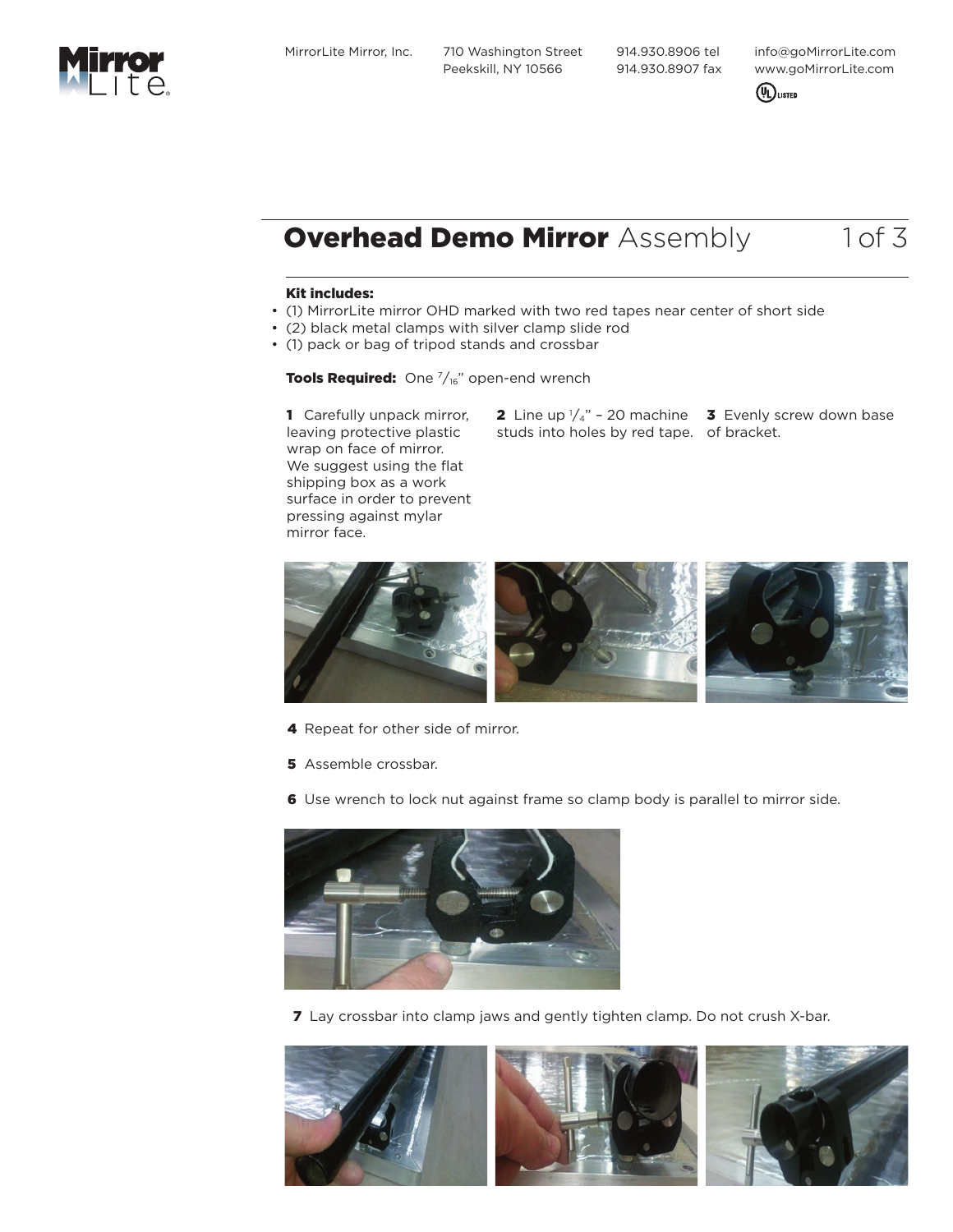MirrorLite Mirror, Inc. 710 Washington Street Peekskill, NY 10566

 914.930.8906 tel 914.930.8907 fax info@goMirrorLite.com www.goMirrorLite.com



# **Overhead Demo Mirror** Assembly 2 of 3

### **Overhead Demo Mirror Support**

### Kit includes:

- (2) support stands
- (4) crossbar sections
- (1) carrying case



1 Loosen the wing nut at the top of the support stand legs.

2 Expand the legs so that the support stand will stand up on its own .

**3** Tighten the wing nut.



4 Open the flip locks on the light stand joints to allow the MirrorLite stand sections to move freely. Raise and lower the sections of the stand to the desired height, and close the flip locks to hold the sections in place. At this point, the support stand should stand on its own at your desired height.

Repeat steps 1 through 4 for the second support stand.